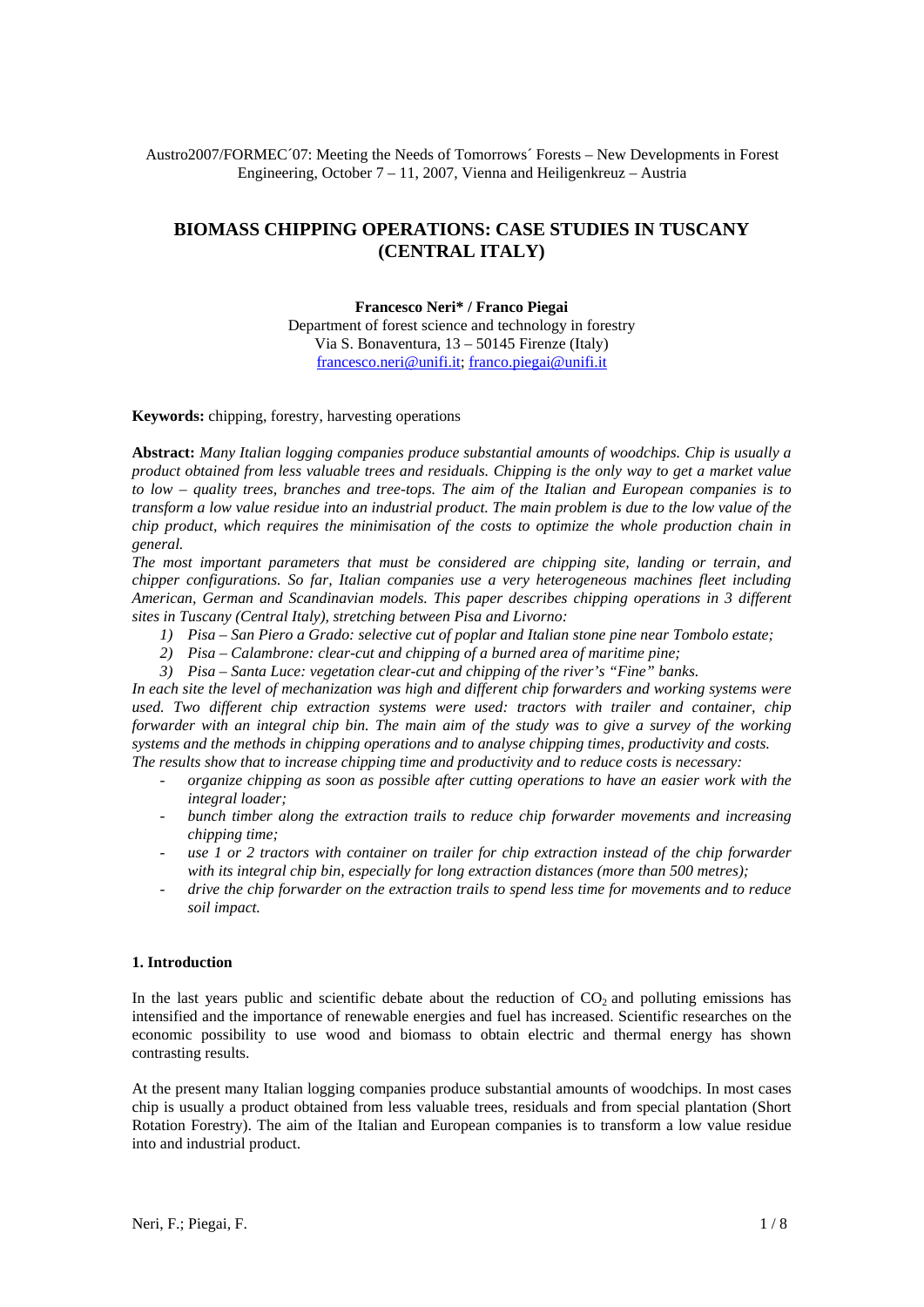In the last few years in Italy several companies of the bio energy industry, attracted by generous Government subsidies planned to build dedicated power that use biomass as their main fuel. The average plant would seldom exceed the 15 MW and according to the project specifications most of their fuel is woodchips. Another important incentive in Italy, is the market price of woodchips for thermal plants, that has increased to the value of  $35 - 45$  € per ton instead of the 20 € paid for the same amount in the year 2000.

Surveys made in the centre of Italy has underlined that the main chipping operators have modernized their chipping machines, with more powerful and expensive engines. In the wood-energy industry, the wood harvesting represent the most expensive stage of the productive process, so is necessary to organize chipping yards with a suitable level of mechanization, to increase chipping time and productivity and to reduce costs.

At the present in Italy the main typologies of chipping yards are:

- residuals harvesting in the North of Italy where the working system adopted is the Full Tree System with skylines for wood extraction;
- clear-cut of Pine plantations for plants sanitary precautions;
- clear-cut and chipping of burned areas;
- vegetation clear-cut and chipping of rivers' banks;
- clear-cut of special plantations for energetic aims (Short Rotation Forestry).

### **2. Objectives**

This paper describes chipping operations in 3 different sites in Tuscany (Central Italy):

1) Pisa – San Piero a Grado: selective cut of poplar and Italian stone Pine



**Figure 1: San Piero a Grado (PI) - selective cut of poplar and Italian stone pine**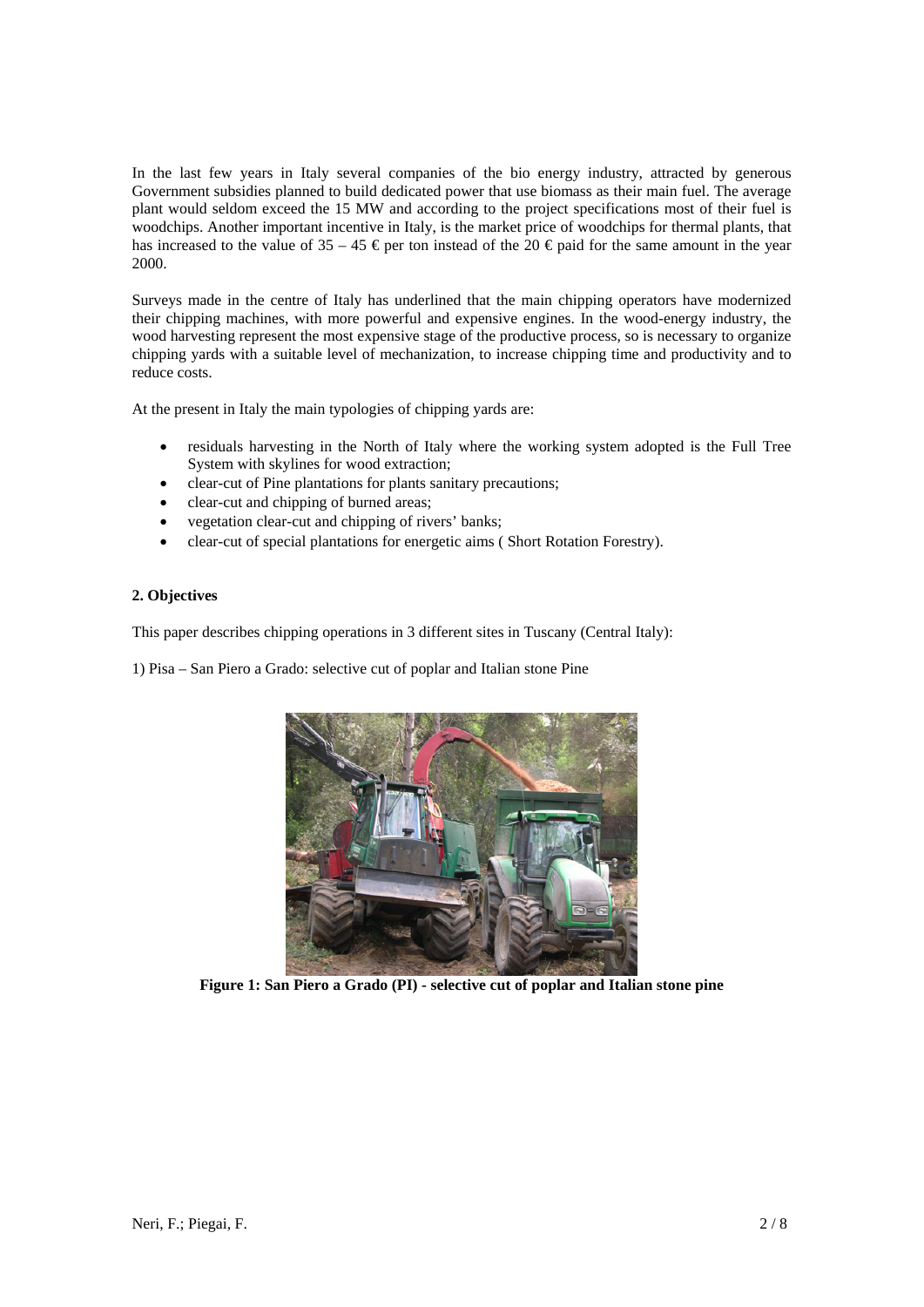2) Pisa – Calambrone: clear-cut and chipping of a burned area of Maritime Pine



**Figure 2: Calambrone (PI) - clear-cut and chipping of a burned area of maritime pine** 

3) Pisa – Santa Luce: vegetation clear-cut and chipping of the river's "Fine" banks.



**Figure 3: Santa Luce (PI) - vegetation clear-cut and chipping of the river's "Fine" banks** 

Two different chip extraction systems where used: tractors with a container on trailer and chip forwarder with an integral chip bin. The main aim of this study is to give a survey of the working systems in chipping operations and to collect chipping times in order to calculate productivity and costs.

## **3. Materials and methods**

Chipping times where collected with the separate survey of working times and every stages of chipping operations were timed.

In the first chipping site (Pisa – San Piero a Grado) was studied a selective cut of Poplar and Italian Stone Pine and in details the single operations have been:

- All fellings were carried out by feller machine mounted on a tracked excavator. Average cut diameter was between 25 – 60 cm.
- Chipping operations were carried out by forwarder mounted drum chipper with a 340 kW powered engine and without chip container.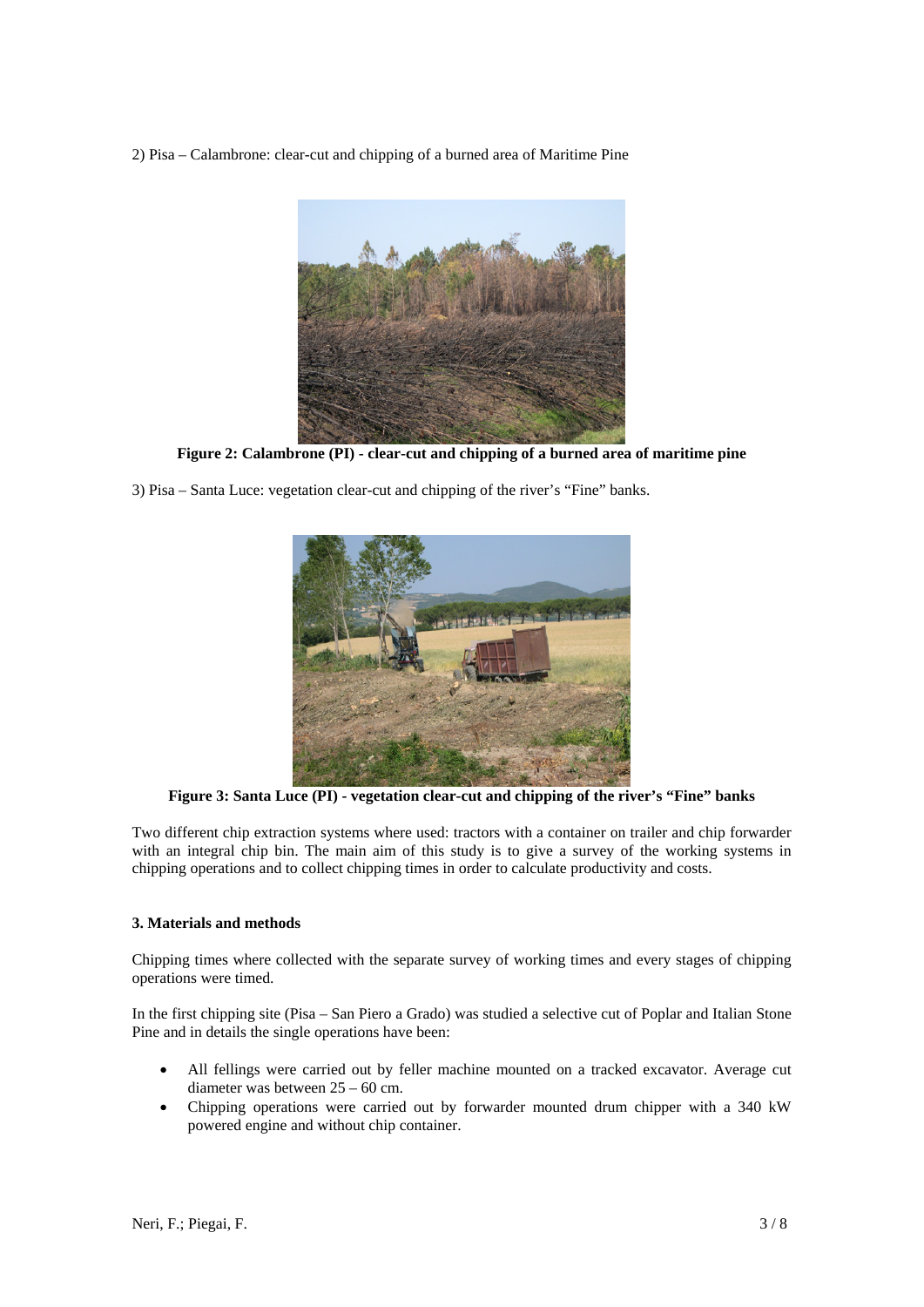• Chip extraction was made using two tractors with container on trailer on maximum distances of 900 metres.

Using forwarder mounted chipper, trees were chipped on the felling site, chips were stored in the containers on the two tractors and then transported to the landing. Working time analysis is explained in the graph below.



#### **Figure 4: Productive and unproductive time compared to the gross time**

It is important underline that not all of the productive time is chipping time; in this portion there are other productive stages of the chipping process that need to be improved. In details these times are: feeding time, repositioning time and moving time.

The second chipping site is Calambrone on the coast of Tuscany (Central Italy) included in a Regional Park. Here was studied a clear-cut and chipping of a burned area of Maritime Pine. The province of Pisa administration planned and managed post-fire logging by using both its own forest workers and a private farm.

All fellings were carried out by chainsaw and average cut diameter was 5 – 15 cm. Before chipping trees were winched by hands on the felling site. Chipping and chips extraction were carried out by forwarder mounted drum chipper fitted with a container (chip forwarder), with 300 kW powered engine. Chip extraction distances were about of 700 metres.

The chip forwarder working system in spite of the winching of the trees was neither schematic nor rational and the unproductive times were very high. Working time analysis is described in the graph below.



## **Figure 5: Productive and unproductive time compared to the gross time**

The third chipping site was Santa Luce in the South of Tuscany. Here was analyzed a vegetation clear cut and chipping of the river's "Fine" banks. All fellings were carried out by chainsaw, average cut diameter was 20 – 40 cm.

Before chipping trees were winched along the banks by a little tracked excavator. Chipping was carried out by a forwarder mounted drum chipper fitted with a container with 300 kW powered engine. Chip extraction was made using a tractor with a container on trailer on distances of 800 metres. In this case the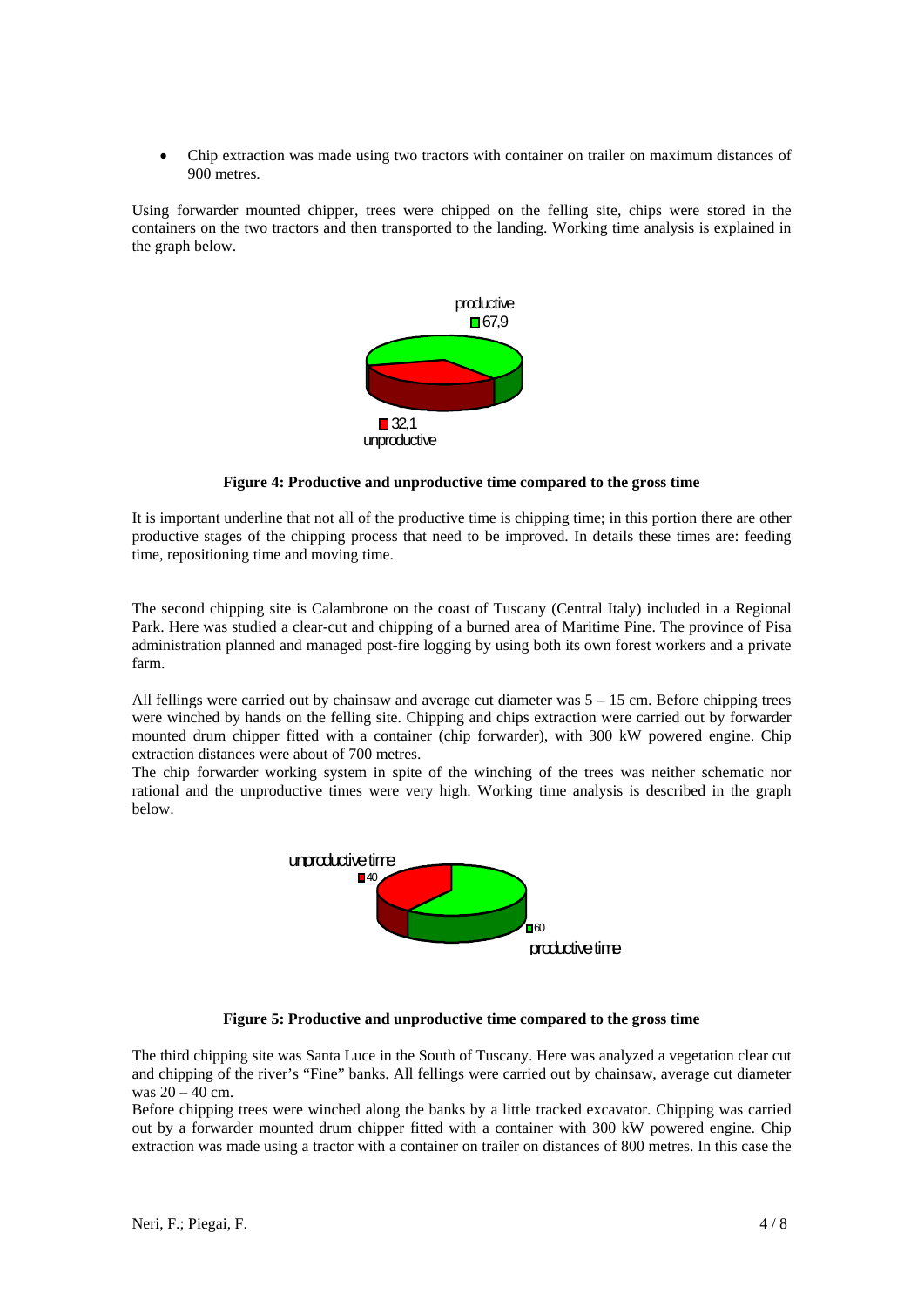integral chip bin was used only to store chips during extraction operations carried out by the single tractor. Working time analysis is described in the graph below.



**Figure 6: Productive and unproductive time compared to the gross time** 

# **4. Results**

#### **4.1 Productivity and working time analysis**

Unproductive times were due primarily to a bad organization of the chipping yard especially to:

- random distribution of the chipping site on the felling site;
- numerous movements of the chip forwarder on the ground;
- feeding difficulties using the integral loader;
- interruption of the production chain because of the retard of the tractors during chip extraction;
- numerous breakdowns occurred to the chipping machine.

Gross productivity of the chipping operations is described in the table below.

| Chipping site            | Area<br>ha | mst | Chips amount Gross time h         | mst/h | ton/h |
|--------------------------|------------|-----|-----------------------------------|-------|-------|
| <b>SAN PIERO A GRADO</b> | 2,43       | 594 | 18,7                              | 31,7  | 9,5   |
| <b>CALAMBRONE</b>        | 2,30       | 645 | 48,2                              | 13,4  | 4,0   |
| <b>SANTA LUCE</b>        | 2,95       | 462 | 36,7                              | 12,6  | 3,8   |
|                          |            |     | <i>l</i> mst of chips = $0,3$ ton |       |       |

#### **Table 1: Productivity**

The higher value of productivity was obtained in the first chipping yard where unproductive chipping times were lower.

#### **4.2 Chipping costs analysis**

Costs have been calculated with standard hourly cost methods, which include ownership costs and operating costs. In order to calculate the hourly cost of chipping machine many parameters were considered. Some of them are:

depreciation;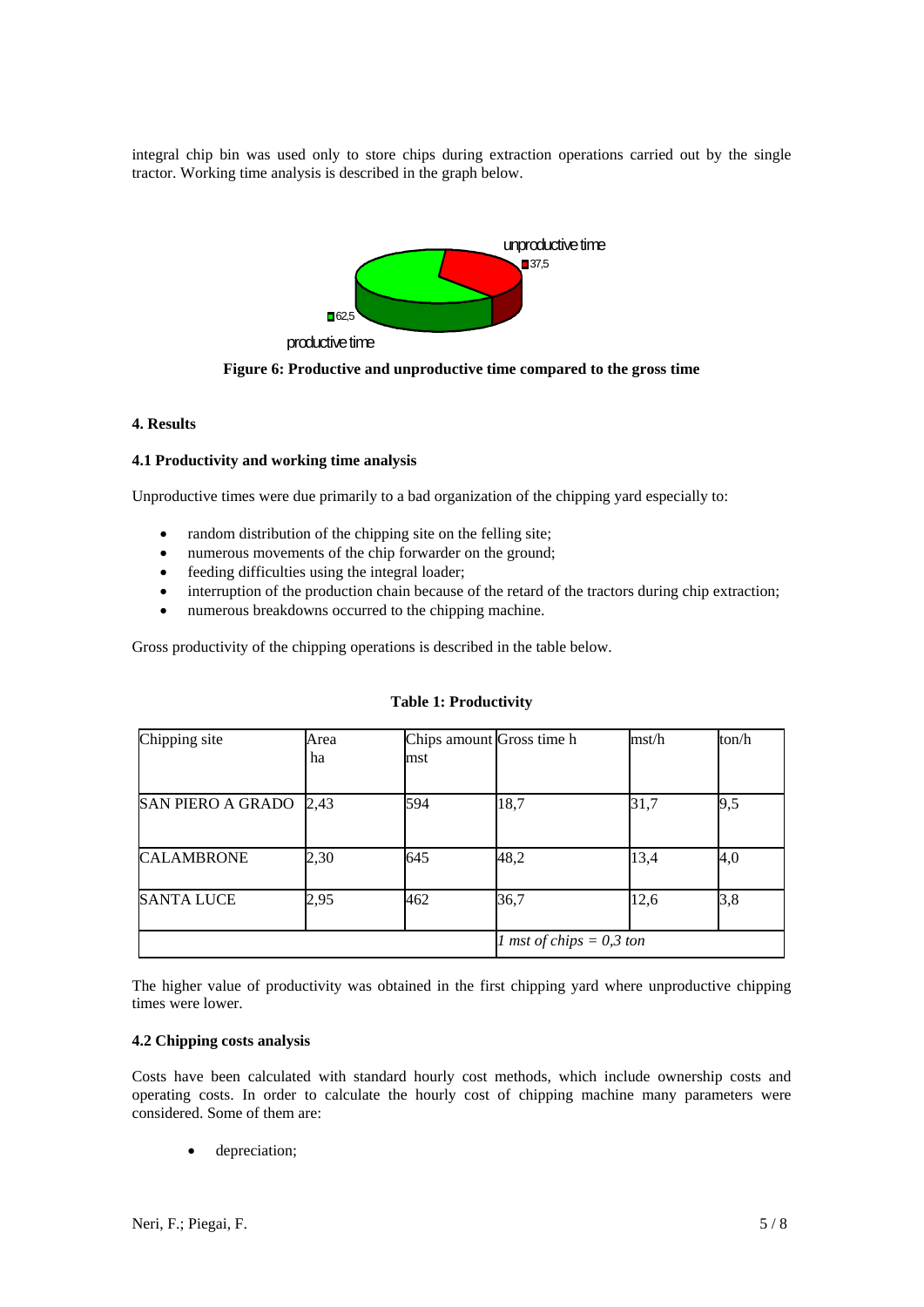- average annual investment;
- interest cost;
- insurance, tax, garage;
- repair and maintenance;
- fuel consumption;
- fuel cost;
- lubricant consumption;
- lubricant cost.

In the chipping cost analysis operative time was considered the same as the productive time, operators hourly cost was of 14  $\epsilon$  and at final destination chips were sold at the price of 40  $\epsilon$  per ton. Machine costs analysis is described in the table below.

| <b>Parameters</b>                                             | $1^\circ$ chipping yard<br>S. Piero a Grado<br><b>Chip forwarder</b> | $2^\circ$ chipping yard<br>Calambrone<br>Chip forwarder with<br>integral chip bin | 3° chipping yard<br><b>Santa Luce</b><br>Chip forwarder with<br>integral chip bin |
|---------------------------------------------------------------|----------------------------------------------------------------------|-----------------------------------------------------------------------------------|-----------------------------------------------------------------------------------|
| Purchase prise decreased of<br>the recovery value, $\epsilon$ | 400000,00                                                            | 360000,00                                                                         | 360000,00                                                                         |
| Rate of interest                                              | 0,04                                                                 | 0,04                                                                              | 0,04                                                                              |
| Annual costs of consumer<br>products, $\in$                   | 2500,00                                                              | 2500,00                                                                           | 2500,00                                                                           |
| Depreciation period, years                                    | 10                                                                   | 10                                                                                | 10                                                                                |
| Technical life, h                                             | 10000                                                                | 10000                                                                             | 10000                                                                             |
| Repairing coefficient                                         | 0,50                                                                 | 0,50                                                                              | 0,50                                                                              |
| Various costs percentage                                      | 0,07                                                                 | 0,07                                                                              | 0,07                                                                              |
| Daily utilisation, h/d                                        | 6,36                                                                 | 5,79                                                                              | 5,74                                                                              |
| Annual utilisation d/year                                     | 140                                                                  | 140                                                                               | 140                                                                               |
| Fuel hourly consumption l/h                                   | 47,13                                                                | 38,07                                                                             | 34,81                                                                             |
| Fuel price (agrarian) $\Theta$                                | 0,80                                                                 | 0,80                                                                              | 0.80                                                                              |
| Lubricant<br>hourly<br>consumption kg/h                       | 0,07                                                                 | 0,07                                                                              | 0,07                                                                              |
| Lubricant price $\Theta$ kg                                   | 4,90                                                                 | 4,90                                                                              | 4,90                                                                              |
| Chip forwarder hourly cost<br>$\Theta$ h                      | 146,21                                                               | 136,27                                                                            | 134,42                                                                            |
| Tractor hourly cost $\Theta$ h                                | 53,06                                                                | Not used                                                                          | 46,83                                                                             |

# **Table 2: Chip forwarder and tractor hourly costs**

In order to calculate the production cost of 1 mst of woodchips, in chipping and extraction operations have been considered the following parameters: the number of operators, operator hourly cost, machines hourly cost, wood chips amount and working times. Woodchips costs analysis is described in the table below.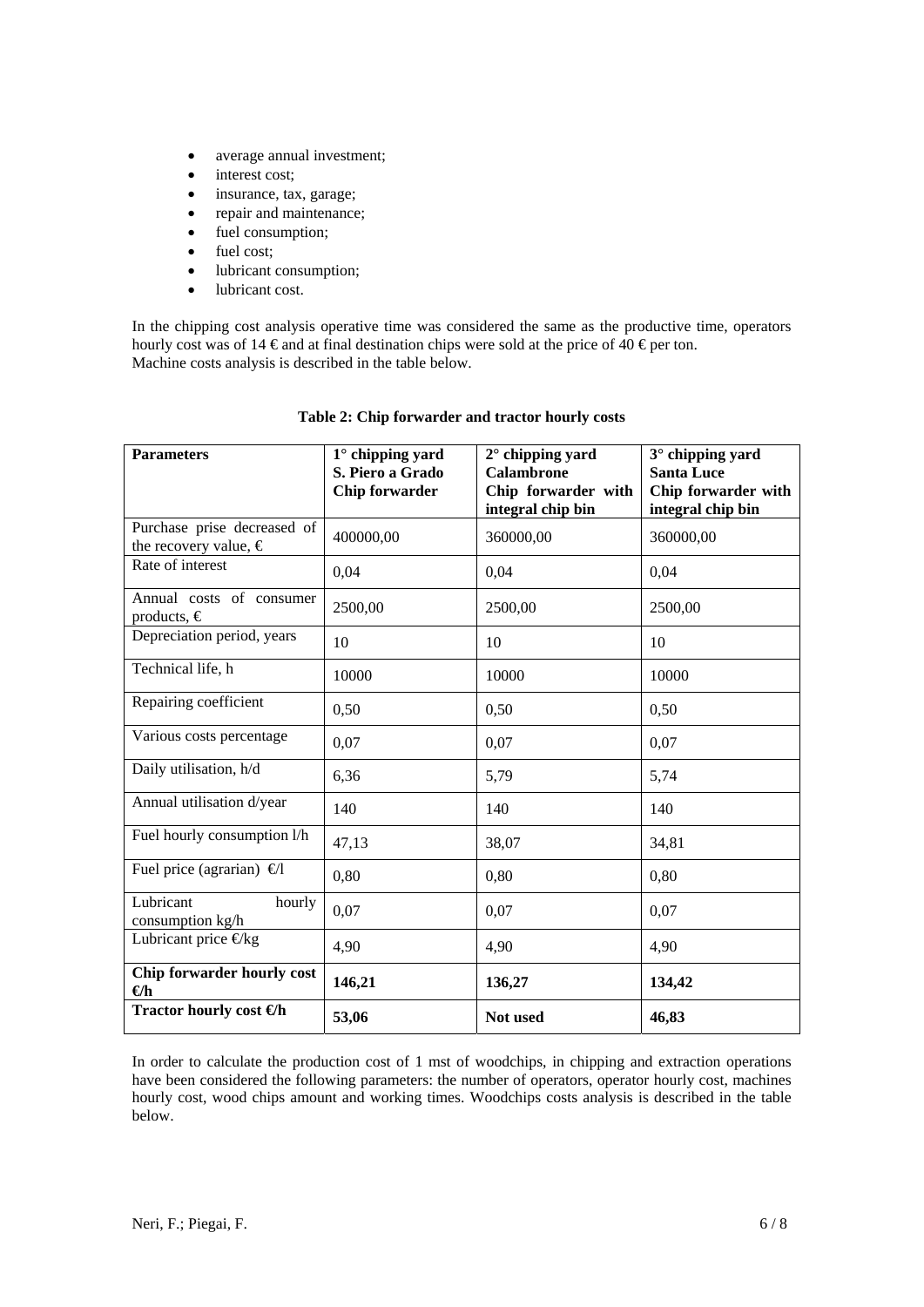# **Table 3: Woodchip costs**

| <b>CHIPPING YARD</b> | <b>WOODCHIPS COSTS</b><br>(CHIPPING AND EXTRACTION OPERATIONS) |                            |  |  |
|----------------------|----------------------------------------------------------------|----------------------------|--|--|
|                      | mst                                                            |                            |  |  |
| S. PIERO A GRADO     | €4,66                                                          | €15.5                      |  |  |
| <b>CALAMBRONE</b>    | €8,73                                                          | $\epsilon$ 29,1            |  |  |
| <b>SANTA LUCE</b>    | $\textcolor{blue}{\epsilon}$ 9.76                              | $\text{\textsterling}32.5$ |  |  |

# **5. Conclusions**

Productive time and productivity depend primarily on the working system and on the operators experience. Unproductive times, especially in the second and in the third chipping yard show that the chip forwarder machine should be used primarily for chipping not for chips extraction and for wood winching with the integral loader. The lower costs of wood chips were obtained in the first yard where the productivity and productive time have been higher.

The following specific conclusions are apparent from this study. To increase chipping time and productivity and to reduce costs is necessary:

- organize chipping as soon as possible after cutting operations to have an easier work with the integral loader;
- bunch timber along the extraction trails to reduce chip forwarder movements and to increase chipping time;
- use 1 or 2 tractors with container on trailer for chip extraction instead of the chip forwarder with its integral chip bin, especially for long extraction distances (more than 500 metres);
- drive the chip forwarder on the extraction trails to spend less time for movements and to reduce soil impact.

## **6. References**

AA.VV., 2003 - Come produrre energia dal legno. Quaderno ARSIA n°3/2003.

AA.VV., 2007 - Prezzario Regionale per interventi ed opere forestali. Regione Toscana.

BERTI S., PIEGAI F., VERANI S., 1989 - Manuale d'istruzioni per il rilievo dei tempi di lavoro e delle produttività nei lavori forestali. Quaderni dell'Istituto forestale di Assestamento e Tecnologia forestale n°4. Università degli Studi di Firenze.

HARTSOUGH B., SPINELLI R., 2001 - Indagine sulla cippatura in Italia. CNR – IRL Contributi scientifico - pratici. n° XLI. Firenze.

HIPPOLITI G., 1997 - Appunti di meccanizzazione forestale. Studio Editoriale Fiorentino. Firenze.

HIPPOLITI G., PIEGAI F., 2000 - Tecniche e sistemi di lavoro per la raccolta del legno. Compagnia delle Foreste. Arezzo.